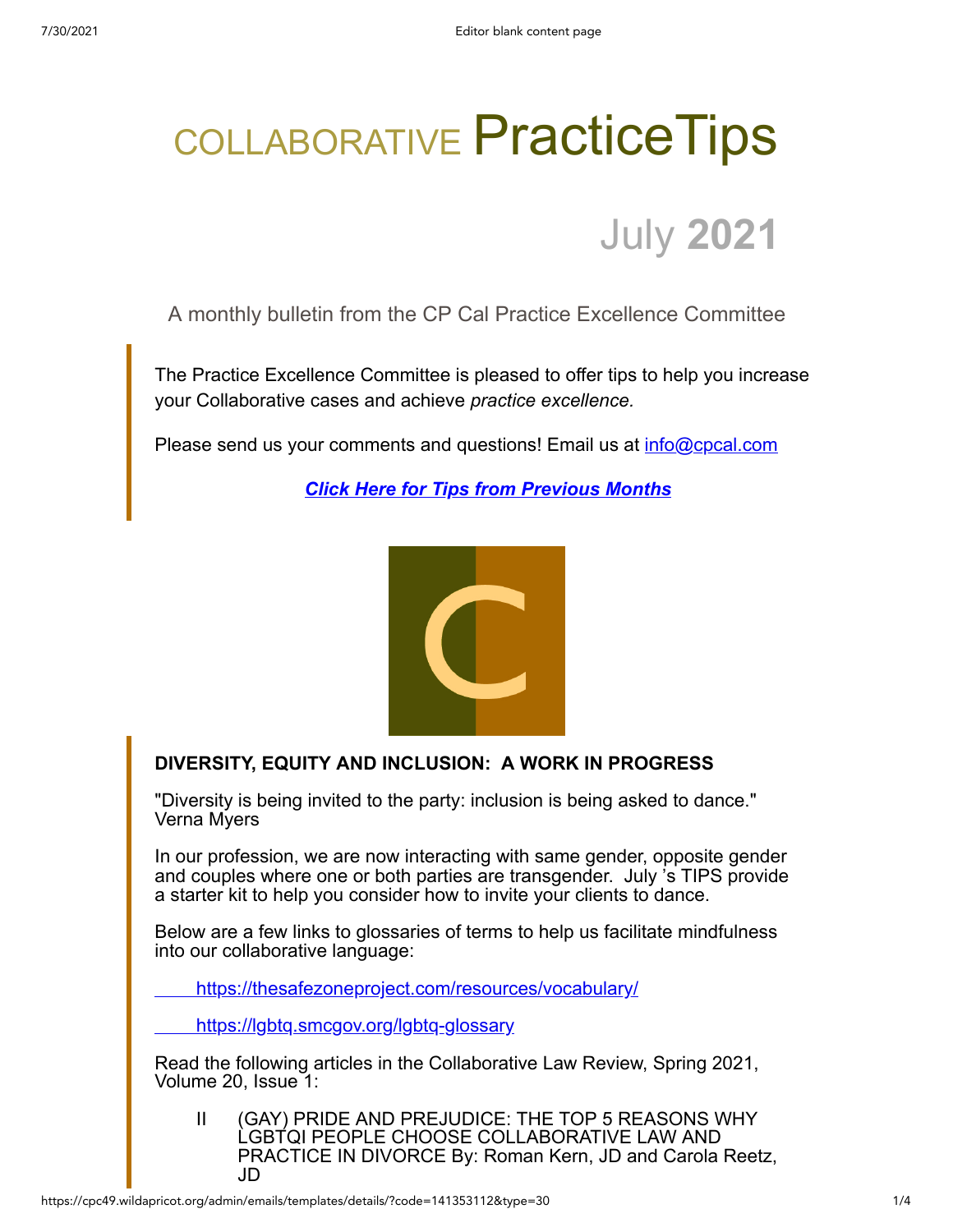VII THINKING QUEERLY: A CONVERSATION WITH CHARLES SPIEGEL AND BARBARA FINDLAY By: Charles Spiegel, JD and Barbara Findlay, QC

Below are a few links for training opportunities LGBTQI education and inclusion into our collaborative practice:

<https://rise.lalgbtcenter.org/lgbtq-training-for-professionals/>

[https://bhsd.sccgov.org/sites/g/files/exjcpb711/files/Documents/LGBTQ-](https://bhsd.sccgov.org/sites/g/files/exjcpb711/files/Documents/LGBTQ-RISE-Core-Training7-9-2021.pdf)RISE-Core-Training7-9-2021.pdf

Consider implementing any of the following TIPS:

Go easy on yourself: People with expertise do not know all the answers; even they have to ask for clarification too.

Terminology is always changing, if you don't know, ask or look it up.

Consider reviewing all of your office forms that request information about parents and their children, especially intake forms, and adapting these forms to include preferred pronouns and identified gender for children (which is requested in the initial Judicial Council Petition and Response forms).

Modify your written templates to "he/she/they" and "him/her/them".

Consider starting your collaborative sessions with all couples by saying, "I know you are thinking about inviting me into a very personal part of your life and I want to acknowledge that."

When working with anyone, ask what pronouns they would like you to use.

Expand your vocabulary both verbally and in your written documents:

From "boy" and "girl" to include "non-binary" (not necessarily either) or "X" (to represent the unknown or the indescribable)

"Same gender" in place of "same sex"

"Mixed gender couples" in placed of "opposite gender couples"

"Cis gender" to describe the gender assigned at birth

"Intersex" for those born with all or part of both sets of genitals (formerly known as "hermaphrodite")

In your field as a collaborative professional, remember to first ask in what ways is divorce the same and in what ways is it different now that laws have changed to allow same gender marriage? Follow up on these issues:

When did their official relationship commence?

Consider a Marvin action if agreement for support before marriage or if clients are ending a cohabitation relationship

Are they state registered Domestic Partners? If so, ask for the certificate of registration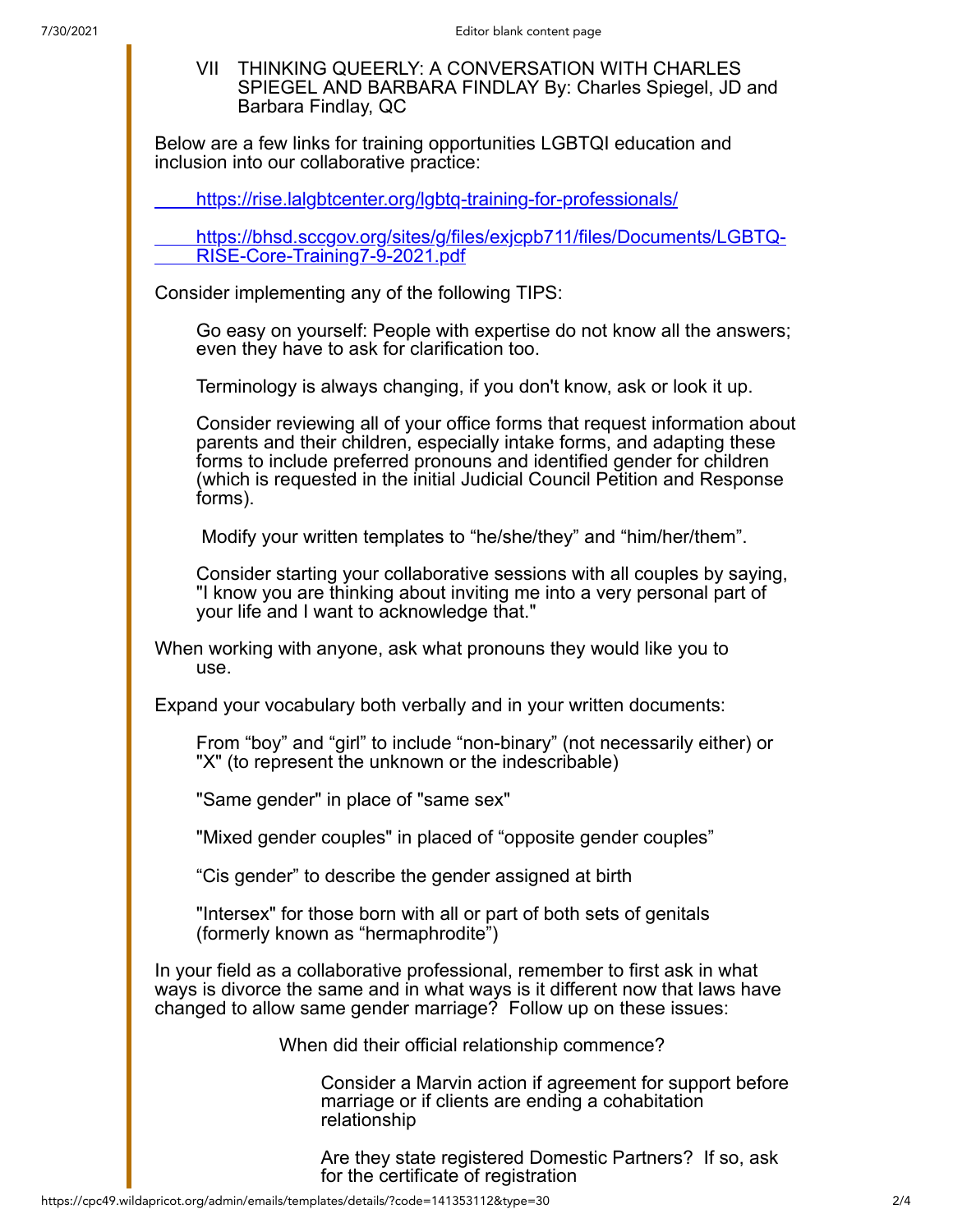What are the start times for community property and/or support?

Remember that if your clients are registered Domestic Partners, but are not legally married, they are not entitled to any federal benefits, such as joint federal returns, QDRO's, veterans benefits and/or social security.

Parentage to any children needs to be established with both spouses.

Although California allows unmarried same gender couples to adopt, parentage is not equal in some states.

Genetics does not take precedence. A birth certificate is not like title to a car because is it only prima facie evidence, but it 's not necessarily enough to establish parenting.

With opposite gender couples, best practice is to ask "Are you both legal parents?" Qualify that often we encounter families with children from prior relationships, adoptions and/or from surrogacy that we need to identify in their forms.

Where there has been artificial reproductive technology, ask for a copy of the agreement and determine the intent of the contract.

Reassure families with children from prior relationships, adoption and/or surrogacy contracts that although parentage is not necessarily biology alone, it can be discussed and dealt with.

Where there are adoption or artificial insemination procedures, best practice is to get a parentage agreement up front

For collaborative coaches, be sure to understand when a parent has a left a relationship for a same sex relationship and if so, what is the divorce story the parents can agree on and is the parent and/or the spouse ready to be come out to the rest of the family.

Coaches also need to ask about the attachments that children have with the multiple family members in the restructuring/divorcing process and carefully talk about the child's need for contact in an appropriate way.

When training or using examples in general, use same gender examples, transgender examples, as well as mixed gender examples to create a wider lens as the norm. For example, "If Liz and I were married..." or "If Doug and I were married...."

Encourage role plays using same gender examples; role playing women in the male role; men in the female role - watch the epiphanies fly.

Above all, remember that we help our clients by asking questions and facilitating their family's terms.

## **From the PEC:**

Don't Stop Now!

When we're reaching out to other professionals, we're working on establishing the kind of trust they would need to send someone they care about to us for our services. This trust must be earned. It's not about just letting people know what we do it's about continuing to show up as trustworthy Predictability is key for this So